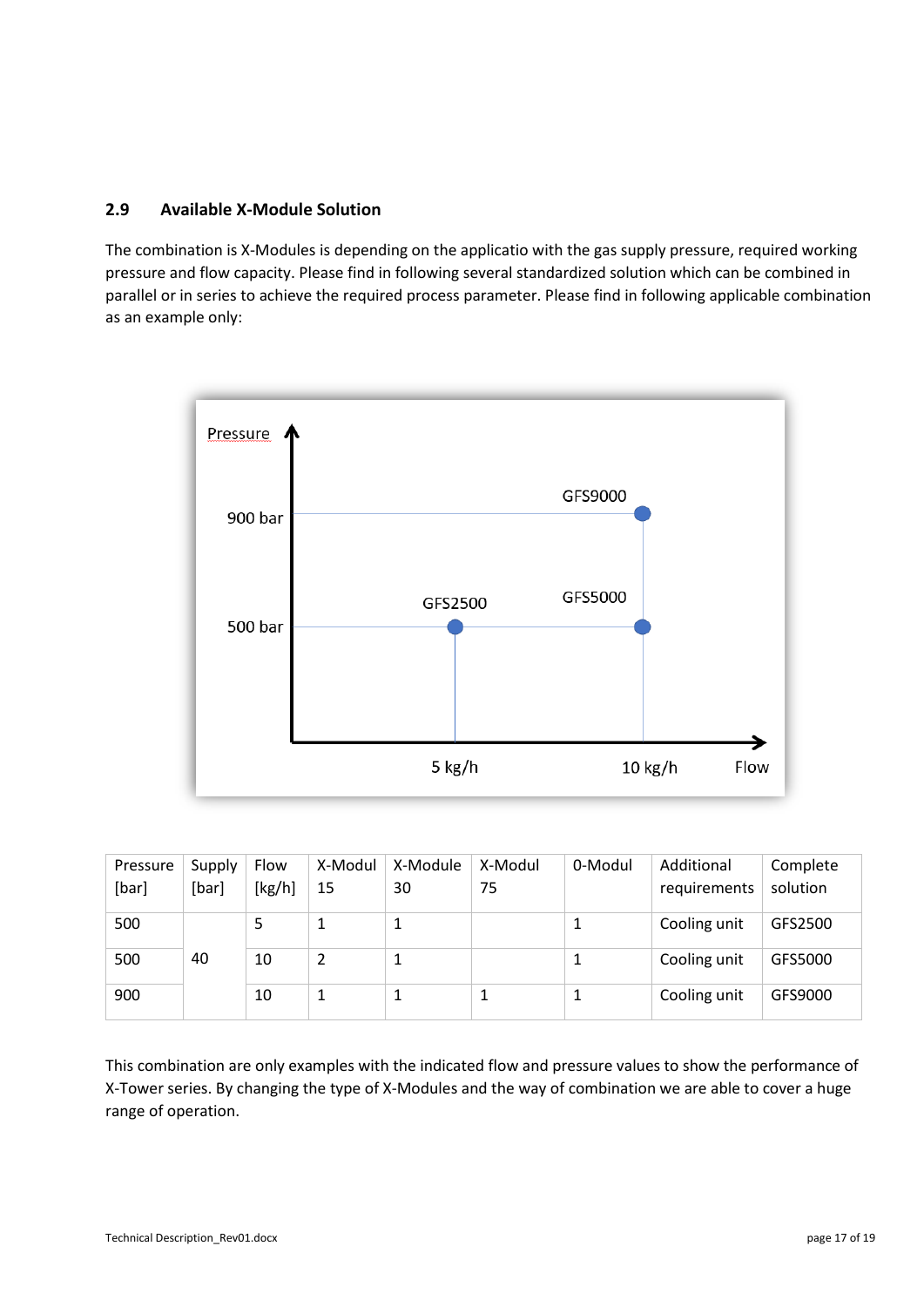## **MAXIMATOR®**



## **2.10 Complete Solution (MAXIMATOR GAS FILLING STATION) Optional**

The quoted X-Tower is designed as a modul for further integration. We are proud to even offer the complete solution. With the MAXIMATOR Gas Filling Station (GFS) you will receive an complete plug & boost solution, including all relevant modules around, like the cooling unit, the container, the integration and all relevant tests and approvals. For more information, please join our website or ask our sales engineers or technical support.





For more information To contact us directly